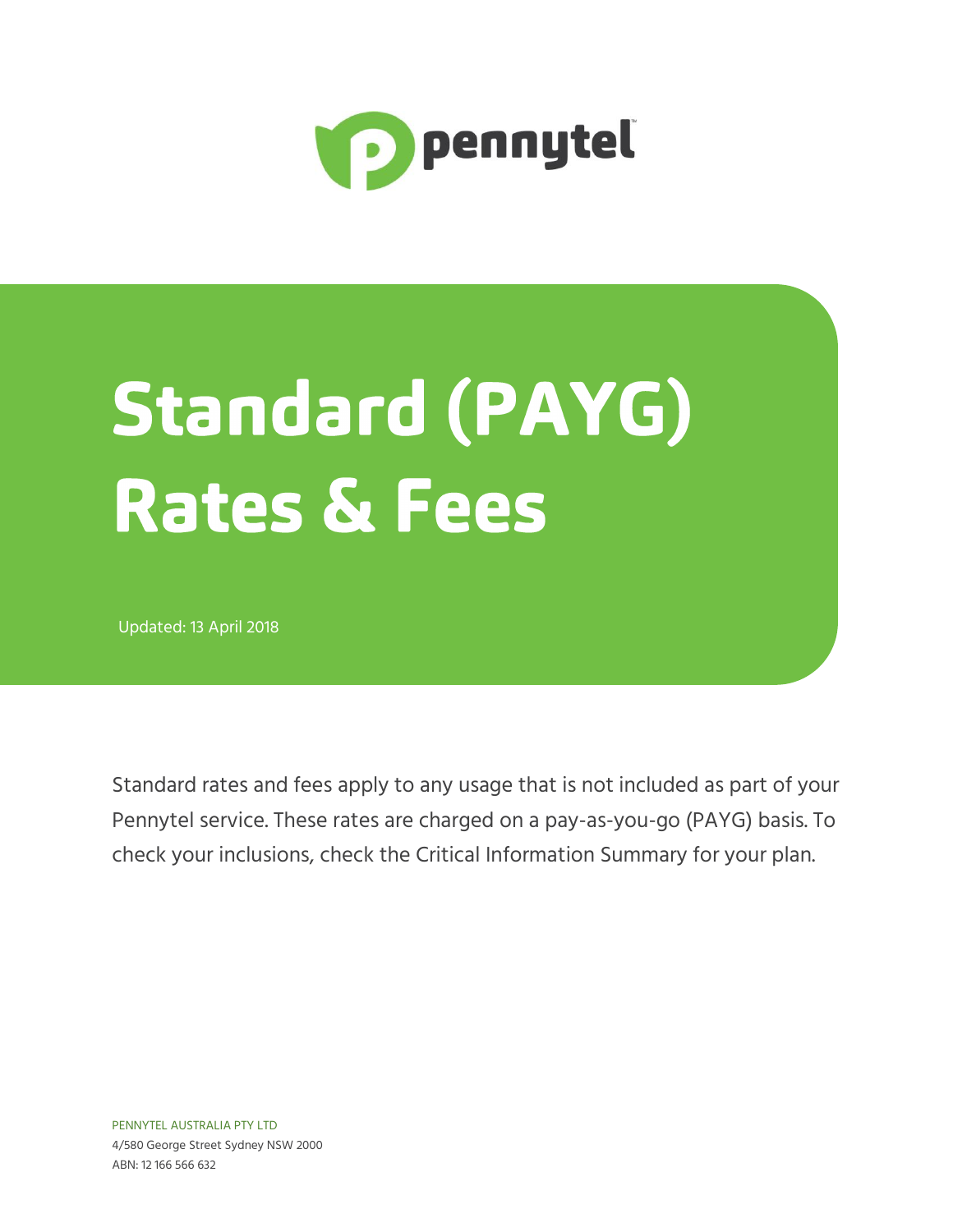

## 1. Voice calls and value-added services

Pricing shown here is Ex. GST

| <b>Description</b>                                    | <b>Flagfall fee</b> | <b>Rate</b> | <b>Interval</b> |
|-------------------------------------------------------|---------------------|-------------|-----------------|
| <b>Calls to on-net users</b>                          | \$0.00              | \$0.0360    | Per minute      |
| <b>Calls to Telstra mobiles</b>                       | \$0.00              | \$0.0600    | Per minute      |
| Calls to other mobiles (off-net)                      | \$0.00              | \$0.0960    | Per minute      |
| <b>Calls to Fixed numbers (landline)</b>              | \$0.00              | \$0.0960    | Per minute      |
| Calls to 13/1300/1800                                 | \$0.00              | \$0.0960    | Per minute      |
| Voicemail retrieval/divert                            | \$0.00              | \$0.0960    | Per minute      |
| <b>Call Forwarding</b>                                | \$0.00              | \$0.1200    | Per minute      |
| Video call - international                            | \$0.4800            | \$3.2400    | Per minute      |
| <b>Video call - national</b>                          | \$0.3600            | \$1.9200    | Per minute      |
| Telstra Mobile Satellite [014710, x1, x2, x4, x5, x6] | \$0.4363            | \$1.3090    | Per minute      |
| Optus MobileSat [01451, x2, x3]                       | \$0.3927            | \$2.1600    | Per minute      |
| Dial IT Services - Time (1194)                        | N/A                 | \$1.8000    | per call        |
| Dial IT Services - Weather (1196)                     | N/A                 | \$1.8000    | per call        |
| <b>International Directory Assistance (1225)</b>      | N/A                 | \$1.8000    | per call        |
| <b>National Directory Assistance (1223)</b>           | N/A                 | \$1.0364    | per call        |

# 2. SMS messages and value-added services

Pricing shown here is Ex. GST

| <b>Description</b>                   | <b>Base price</b>                  | <b>Interval</b> |
|--------------------------------------|------------------------------------|-----------------|
| <b>SMS to on-net users</b>           | \$0.0360                           | Per SMS         |
| <b>SMS to National mobiles/Fixed</b> |                                    | Per SMS         |
| numbers                              | \$0.0840                           |                 |
| <b>SMS to all International</b>      | \$0.5400                           | Per SMS         |
| <b>Premium SMS</b>                   | Pass-through from service provider | Per SMS         |
| SMS for iPhone message set up        |                                    |                 |
| [+447786205094]                      | \$0.1200                           | Per SMS         |
| <b>SMS - DEFAULT RATE CHARGES</b>    | \$0.1200                           | Per SMS         |
| <b>SMS to on-net users</b>           | \$0.0360                           | Per SMS         |